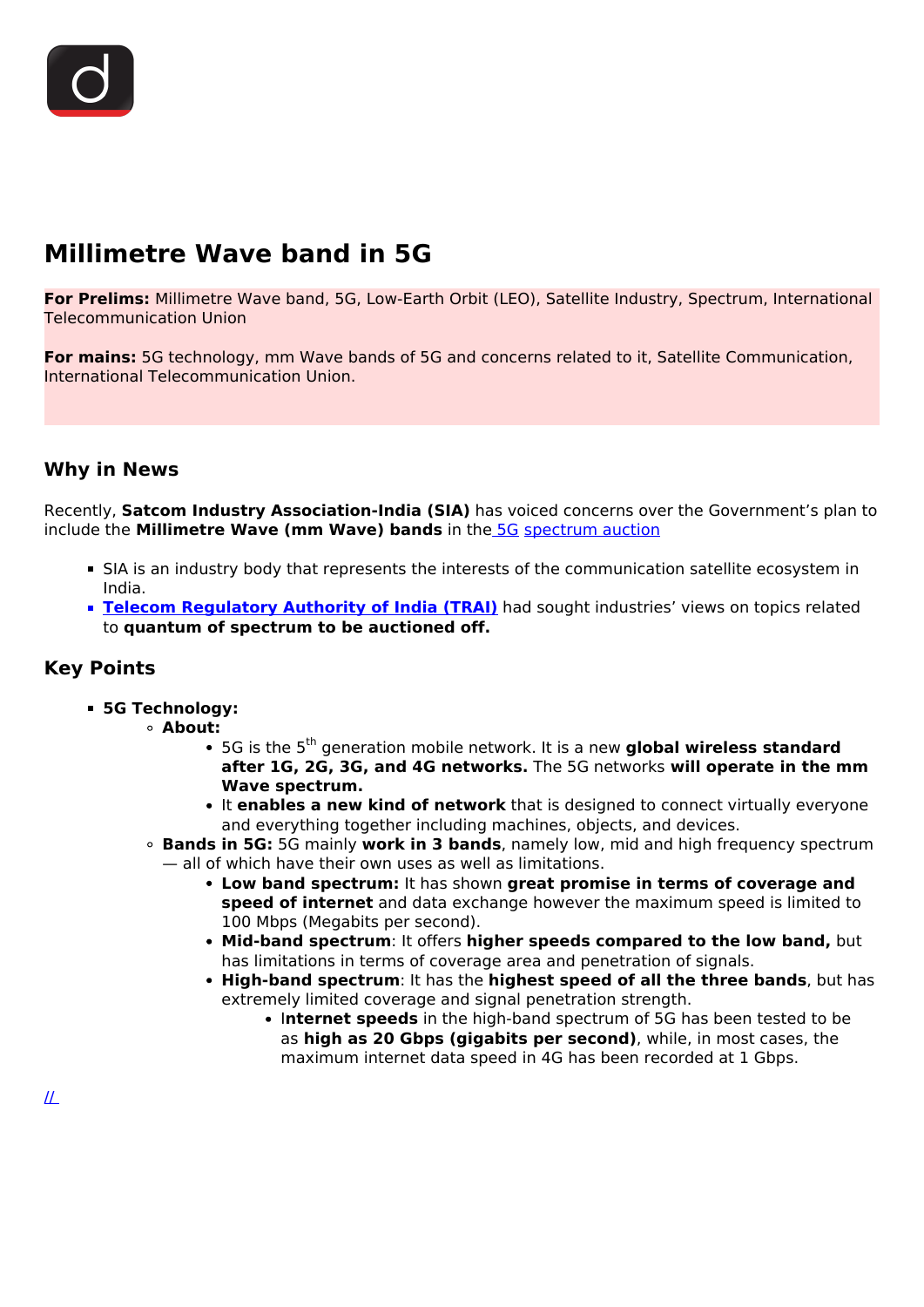

#### **Millimetre Wave-Band:**

- **About:**
	- It is a particular segment of the radio frequency spectrum that ranges between **24 GHz and 100 GHz.**
	- This spectrum, as the name suggests, **has a short wavelength,** and is appropriate to deliver **greater speeds and lower latencies.** This in turn makes **data transfer efficient and seamless** as the current available networks work optimally only on lower frequency bandwidths.

#### **Significance:**

- 5G services can be deployed using lower frequency bands. They **can cover greater distances and are proven to work efficiently** even in urban environments, which are prone to interference.
- But, when it comes to data speeds, these bands fail to hit peak potential needed for a true 5G experience. So, **mmWave is that quintessential piece in the 5G jigsaw puzzle for mobile service providers.**
- **Effect on Satellite Industry:**
	- The Internet has largely been provided to users via fibre-optic based broadband connectivity or mobile network. Of late, another class of Internet vendors is showing up. These are **satellite-based communication service providers.**
	- This segment uses **[Low-Earth Orbit \(LEO\)](/printpdf/gsat-29-satellite-launched-1-1)** [s](/printpdf/gsat-29-satellite-launched-1-1)atellites to provide broadband to both urban and rural users. Their service could also be used for weather predictions.
	- The mm- band had been the subject of controversy due to **out-of-band emissions into the passive satellite band used for weather satellites at 23.6-24 GHz.**
		- **Out-of-band emission** is emission on a frequency or frequencies immediately **outside the necessary bandwidth** which results from the modulation process.
		- The level of out-of-band emission can not be reduced without affecting the corresponding transmission of information.
- **Concerns Raised by the Industry:**
	- **Against ITU Norms:**
		- SIA urged the regulator **to limit the inclusion of mmWave spectrum in the 5G auction as 27.5-31 GHz and 17.7-21.2 GHz bands have been preserved for satellite-based broadband services** as per the decision taken by the **[International Telecommunication Union \(ITU\).](/daily-updates/daily-news-analysis/important-facts-for-prelims-12th-march-2019)**
		- The industry body **pointed to Europe's "5G Roadmap"**, which is built on the ITU's decision to hold these bands for satellite-based broadband services.
	- **Denial of Benefits:**